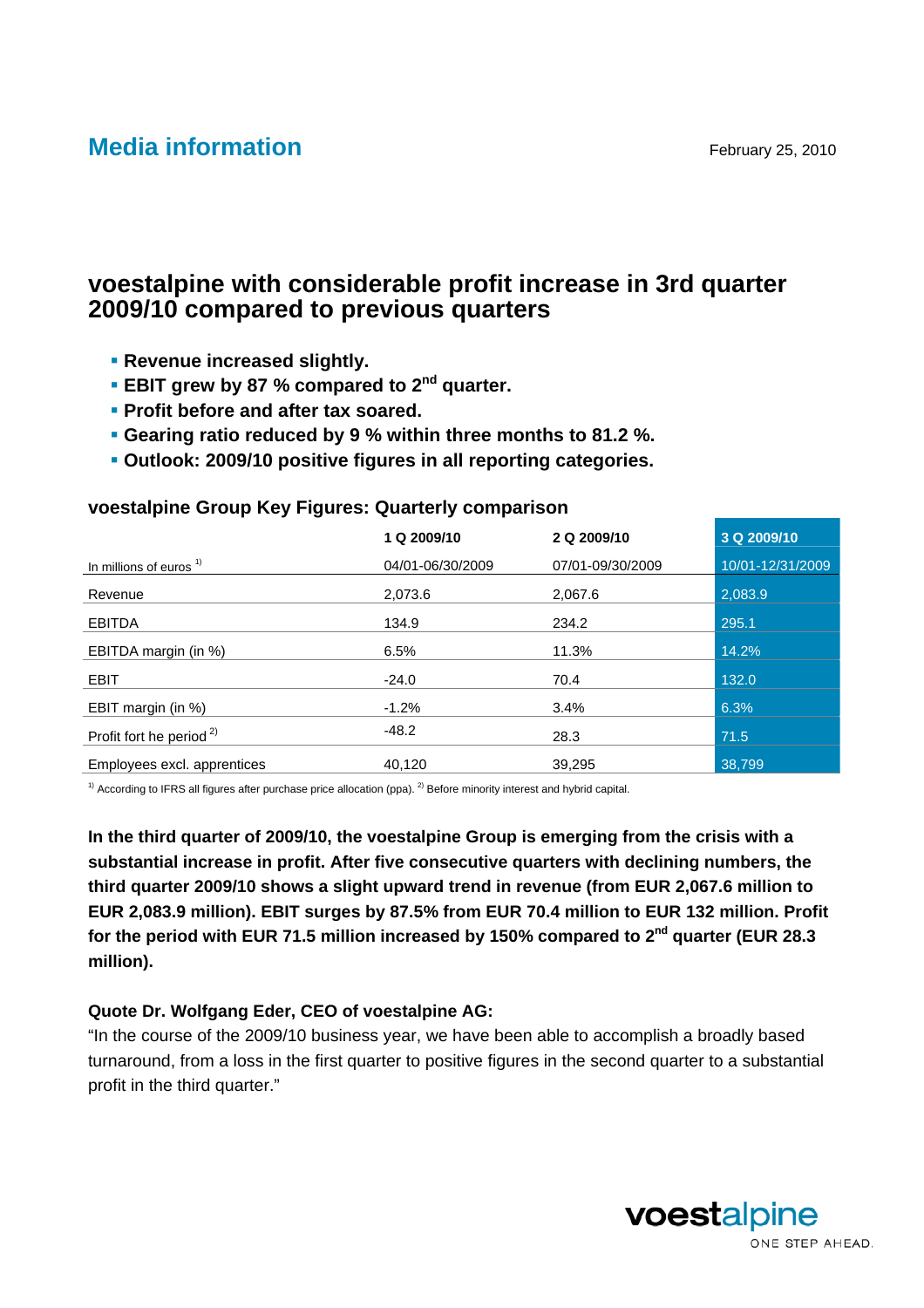|                                     | 2008/09          | 2009/10          | Change  |
|-------------------------------------|------------------|------------------|---------|
| In millions of euros <sup>1)</sup>  | 04/01-12/31/2008 | 04/01-12/31/2009 | in $%$  |
| Revenue                             | 9,280.1          | 6,225.1          | $-32.9$ |
| <b>EBITDA</b>                       | 1,510.1          | 664.2            | $-56.0$ |
| EBITDA margin (in %)                | 16.3%            | 10.7%            |         |
| <b>EBIT</b>                         | 981.8            | 178.4            | $-81.8$ |
| EBIT margin (in %)                  | 10.6%            | 2.9%             |         |
| Profit fort he period <sup>2)</sup> | 606.1            | 51.6             |         |
| Employees excl. apprentices         | 42,062           | 38,799           | $-7.8$  |

# **voestalpine Group Key Figures: Nine months comparison**

 $1)$  According to IFRS all figures after purchase price allocation (ppa). <sup>2)</sup> Before minority interest and hybrid capital.

# **Global economic crisis bottomed out in the second quarter of 2009**

Even taking a cautious stance, there are many indications that the global economic crisis bottomed out in the second quarter of 2009. By the end of 2009, increasing signs of a gradual economic recovery had taken a more firm hold, and since the summer of 2009, the 2010 forecasts of the growth rates of the major economies have been progressively revised upward. However, whether these economic uptrends actually indicate a sustainable recovery and how strong it will be is still up in the air. Both the regional and the industry-specific performance of market segments that determine economic well-being continues to be highly differentiated.

The global upswing—just like the boom prior to the economic crisis—is originating primarily in Asia, mainly China and India, as well as in Brazil, the most important South American economy. In contrast, despite the government-backed stimulus programs, unprecedented in the level of their funding, the recovery in the USA and Europe has been substantially delayed and its momentum has been comparatively weak. It should be noted, however, that the quickly implemented government-run incentive programs, such as the ones to stimulate automobile production or the construction industry, did have a direct effect in many countries. In a regional comparison, the market environment in Eastern Europe, including Russia, continues to be very subdued.

Not unlike the individual economic regions, the performance of the major customer industries is also quite dissimilar. Generally speaking, some of the demand during the past months in many industries has been due to the (partial) replenishment of very low inventories. Nevertheless, all in all the inventory situation—apparently driven by rigorous liquidity management policies—continues to be characterized by low inventory levels rather than surpluses.

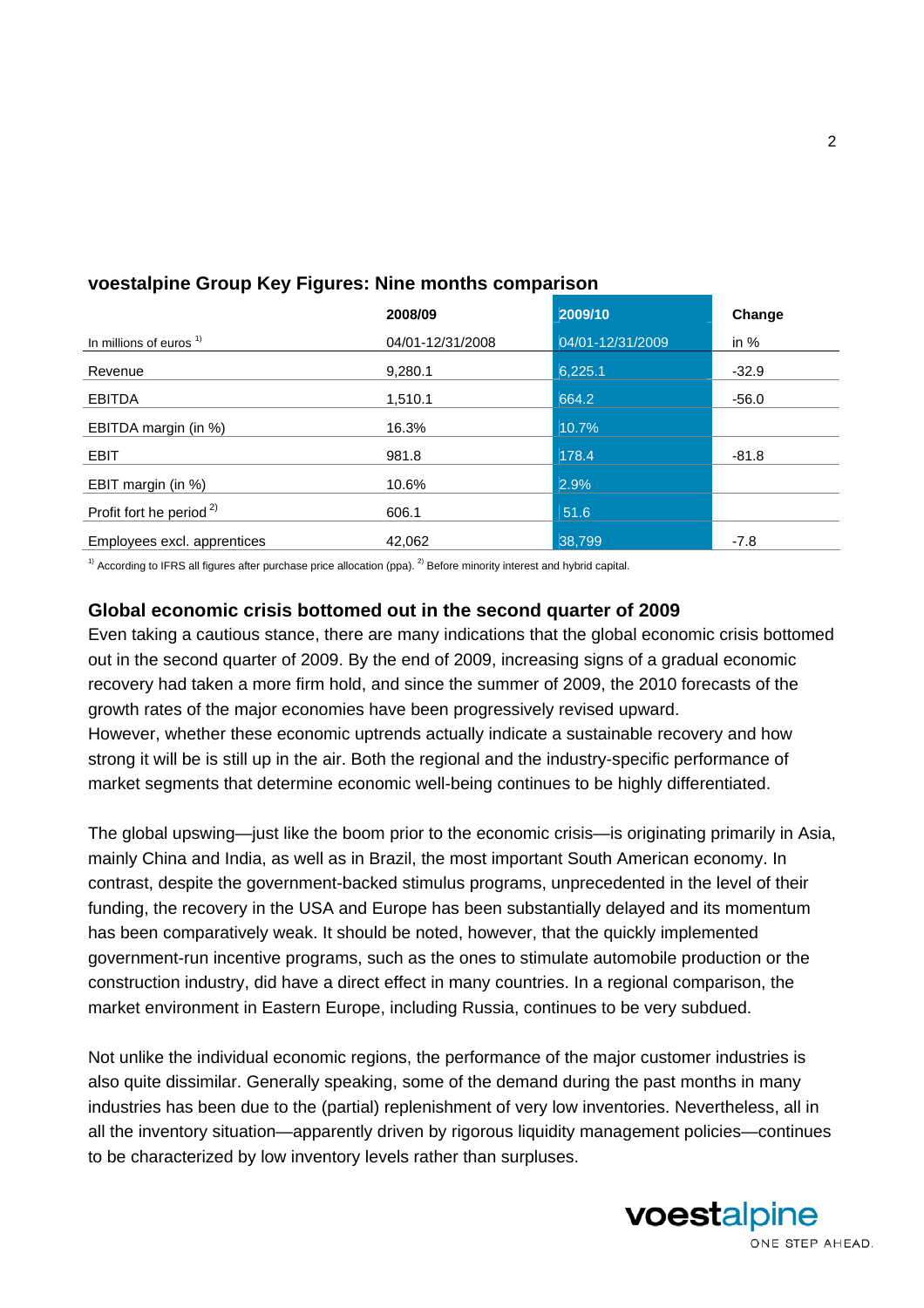In the footsteps of overall economic developments, global steel production began to recover in the summer of 2009, with China's unabated demand again the driving force. With demand somewhat reenergized, worldwide production capacity that had been temporarily shut down was quickly reactivated, resulting in tougher price competition in several regions—primarily in Europe—toward the end of 2009. The current state of the markets for coal, ore, and coke is driven by strong growth in the emerging markets, which has led to a considerable increase of the spot market prices; as a result, a massive increase of the contract prices, which will be renegotiated beginning in April 2010, can be expected.

### **Business performance of the voestalpine Group**

During the first three quarters of 2009/10, the Group's revenue fell by EUR 3,055 million (-32.9%) from EUR 9,280.1 million to EUR 6,225.1 million. In evaluating the current economic development, a comparison of the third quarter of 2009/10 with the immediately preceding quarter (second quarter of 2009/10) has far more informative value than a nine-month comparison. While all reporting categories showed a trend reversal as early as the second quarter of 2009/10, the turnaround as far as revenue is concerned did not occur until the third quarter of 2009/10, and even then, at EUR 2,083.9 million, earnings were barely 1% higher than in the quarter immediately preceding it (EUR 2,067.6 million).

In comparison to an operating result (EBIT) of EUR 981.8 million in the first three quarters of 2008/09, for the same period of 2009/10, the voestalpine Group recorded a result that fell to EUR 178.4 million, a reduction by 81.8%. Considering the economic circumstances, however, this a satisfactory result that corresponds to an EBIT margin of 2.9% (after 10.6% in the previous year). When reviewing the quarters individually, it becomes clear that a trend reversal began in second quarter of 2009/10 (first quarter of 2009/10: EUR -24 million) with an EBIT of EUR 70.4 million and continued in the third quarter of 2009/10, with EBIT going up by 87.5% to EUR 132.0 million; the EBIT margin rose from the second to the third quarter from 3.4% to 6.3%. As was the case in the second quarter, only the Special Steel Division recorded negative figures in the third quarter of 2009/10 with EUR -22.5 million EUR (penalized by the purely accounting effects of the ppa).

Although the profit before tax and the profit after tax (profit for the period)<sup>1</sup> were already positive in the second quarter of 2009/10, nevertheless, the first half of 2009/10 showed negative figures at EUR -38.4 million and EUR -19.9 million, respectively. Due to the significant improvement of the operating result in the third quarter of 2009/10, the figures both for the before tax result and the profit for the period were positive in the first three quarters of 2009/10, with the Group recording

l



 $1$  Before minority interests and interest on hybrid capital.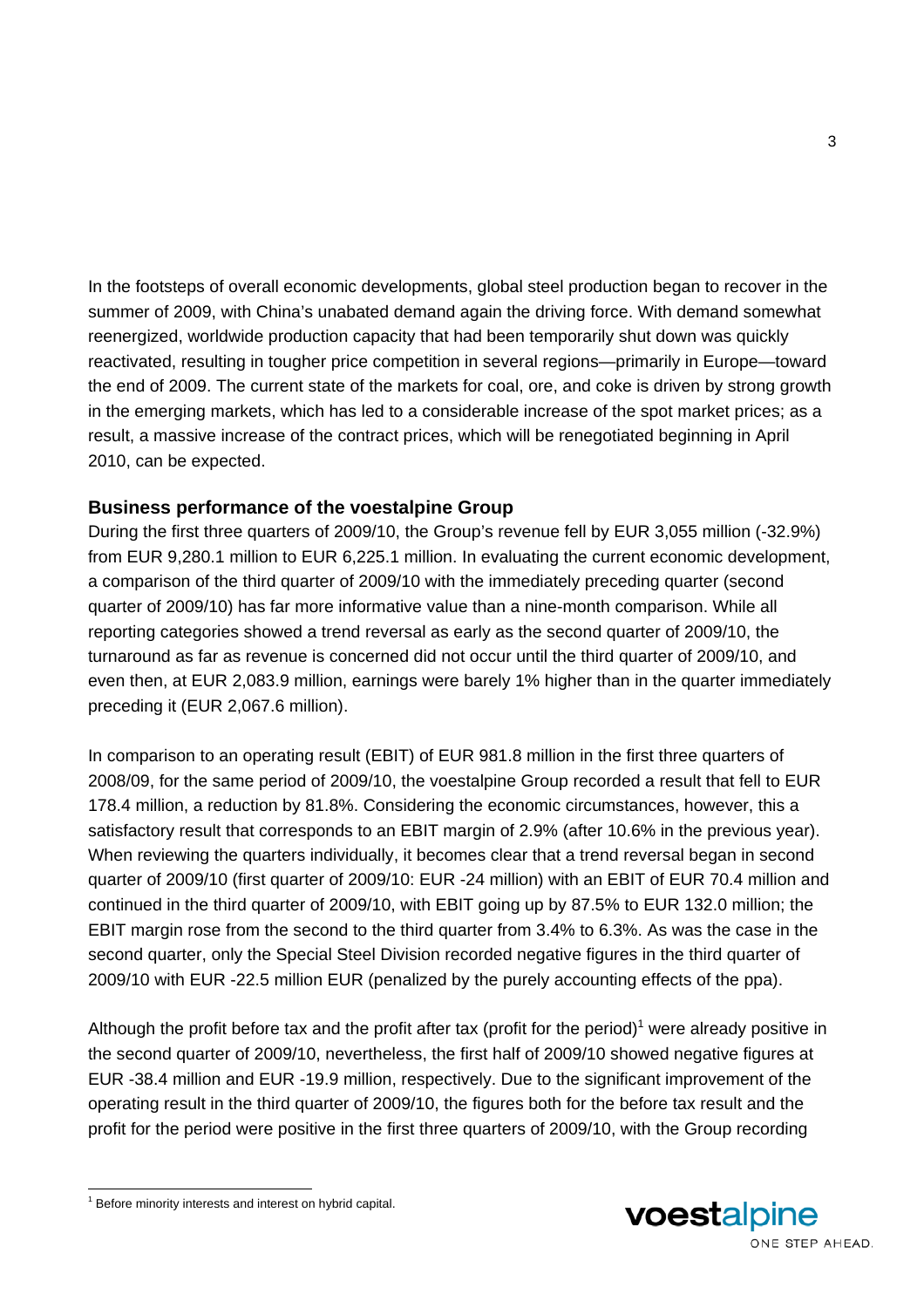EUR 51.2 million (after EUR 764.7 million in the previous year) as profit before tax and EUR 51.6 million (after EUR 606.1 million in the previous year) as profit after tax (profit for the period).

For the first three months of 2009/10, earnings per share (EPS) were EUR -0.05 per share (previous year: EUR 3.36)<sup>2</sup>, respectively, EUR 0.30 per share for the third quarter of 2009/10.

# **Gearing ratio significantly reduced**

Equity went down in the first three quarters of 2009/10 compared to March 31, 2009 by 4% from EUR 4,262.5 million to EUR 4,091.6 million. This decline is due largely to dividend payments to shareholders and owners of hybrid capital in the amount of EUR 246.8 million. Due to investment expenditure that was lower than depreciation and very significantly decreased working capital (- 28.5%) compared to March 31, 2009, net financial debt (in % of equity) was reduced from EUR 3,761.6 million to EUR 3,323.5 million. Thus, as of December 31, 2009, the voestalpine Group's gearing ratio (net financial debt as a percentage of equity) was 81.2%. The substantial reduction of the gearing ratio compared to both March 31, 2009 (88.2%) and September 30 (90.0%) reflects the Group's strong self-financing capability and its consistent liquidity management despite the challenging economic circumstances and a dividend policy that has been consistently applied.

# **Crude steel production fell by more than 20 percent**

The Group's crude steel production in the first three quarters of 2009/10 was 4.44 million tons, 22.5% below the previous year's corresponding figure (5.73 million tons).

# **Investments reduced by almost 50 percent**

In the first three quarters of the 2009/10 business year, the investments of the voestalpine Group amounted to EUR 381.3 million. Investments are now lower than depreciation and almost 50 % lowar than in the previous year. However, it should be emphasized that those investment projects focused on the expansion of the Group's leadership role in both technology and quality are still being vigorously pursued.

# **Neither acquisitions nor divestments**

There were no acquisitions or divestments during the  $3<sup>rd</sup>$  quarter of the 2009/10 business year.

# **Number of employees declined substantially**

As of December 31, 2009, the voestalpine Group had 38,799 core employees worldwide (not including apprentices). Compared to December 31, 2008 (42,062), this corresponds to a decrease by 7.8% or 3,263 employees. In addition to the reduction of core staff, the number of leased



 $^2$  Basis of the calculation is the profit for the period; in the letter to shareholders for the third quarter of the 2008/09 business year, the basis for calculation was the profit for the period from continuing operations at EUR 3.40 per share.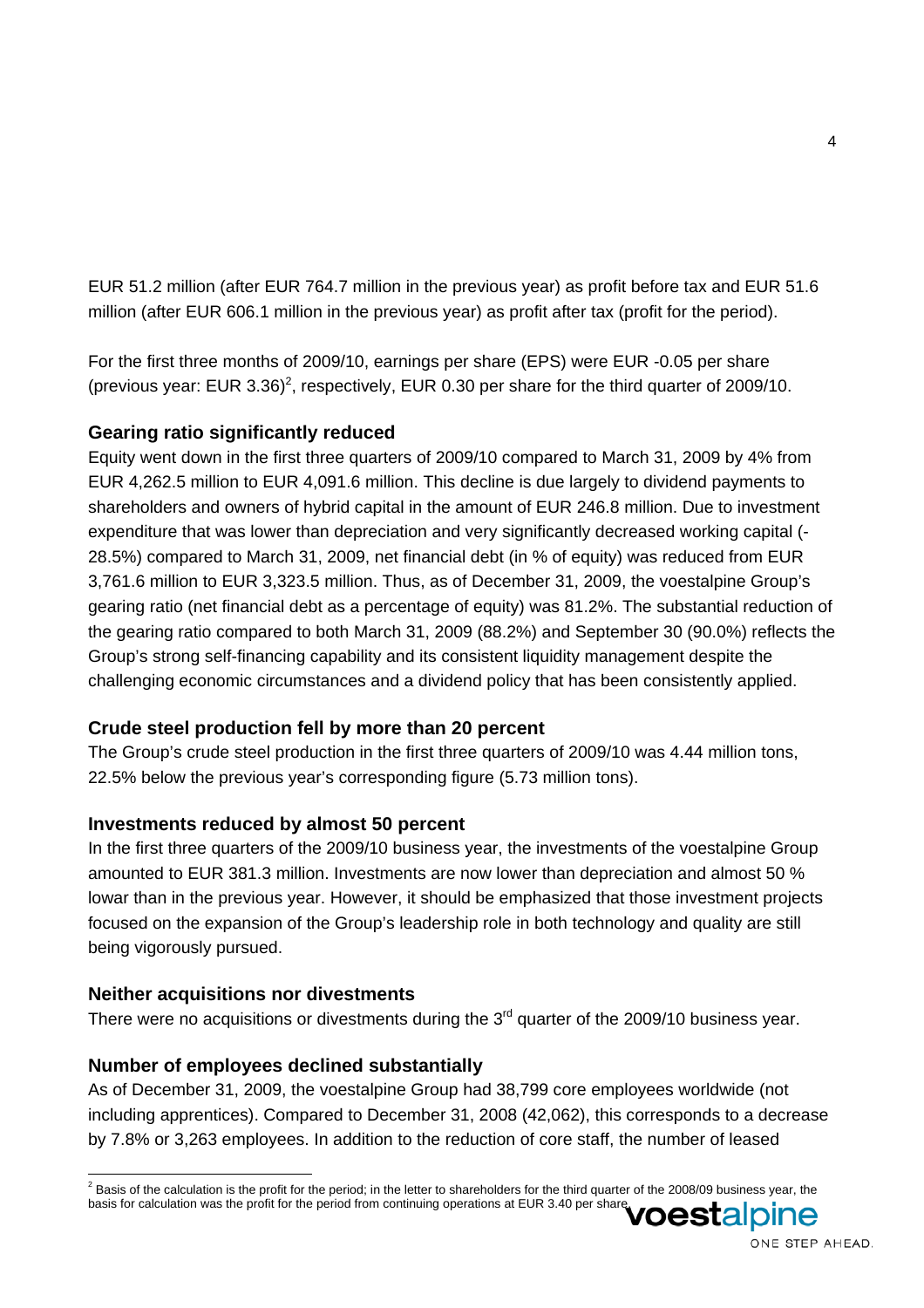personnel was reduced by 445 employees. Furthermore, as of December 31, 2009, 4,140 employees were still on reduced working hours; compared to September 30, 2009 (4,851 employees), 711 employees have been able to resume their regular working hours due to improved capacity utilization.

In consideration of all measures that were taken, both with regard to core and leasing employees, the number of staff has been reduced due to the economic crisis as compared to December 31, 2008 by 11.3%; compared to the number of employees at the very beginning of the crisis in September 2008, the total reduction comes to 15.5%.

In the interest of securing the future of the company in the long term, the voestalpine Group continues to adhere to its apprenticeship program, both with regard to quantity and quality, despite the crisis. As of December 31, 2009, 1,718 apprentices were being trained, only 49 less than in the previous year.

# **Copenhagen summit did not bring the results needed for reliable planning**

With the publication of the EU's Climate and Energy package on June 5, 2009, the future direction for an ambitious reduction in CO2 emissions throughout the European Union to 2020 and beyond has been set. As an industry that is part of the "carbon leakage" segment, the steel sector is set to be allocated free emission certificates according to strict benchmarks for up to a total of 100% based on sectoral allocation options; adjustments based on the results of the next World Climate Conferences are possible. No concrete measures can be derived from the World Climate Conference held in Copenhagen in December 2009. From the perspective of European industry, the participants neglected in particular to persuade the major non-European CO2-emitting nations to accept the same or at least similar CO2 reduction levels to which the European Union has already committed itself. This will mean a significant deterioration of the competitive situation for European industry with regard to CO2 costs unless it is possible to reach agreement on an appropriate global adjustment at the next climate conferences. The setting of a future course that was anticipated for Copenhagen has been postponed to the next conference at the end of 2010 in Cancún, Mexico; this means that with regard to future investments, there is a state of uncertainty concerning the regulatory framework, making reliable planning impossible.

The benchmark system recommended by voestalpine AG jointly with the European steel association EUROFER and its member companies is currently being negotiated with the European Commission. The basis for this benchmark system is a comprehensive collection of data regarding all plants and facilities of the European steel industry that will be affected by CO2 certificate trading from 2013 on.

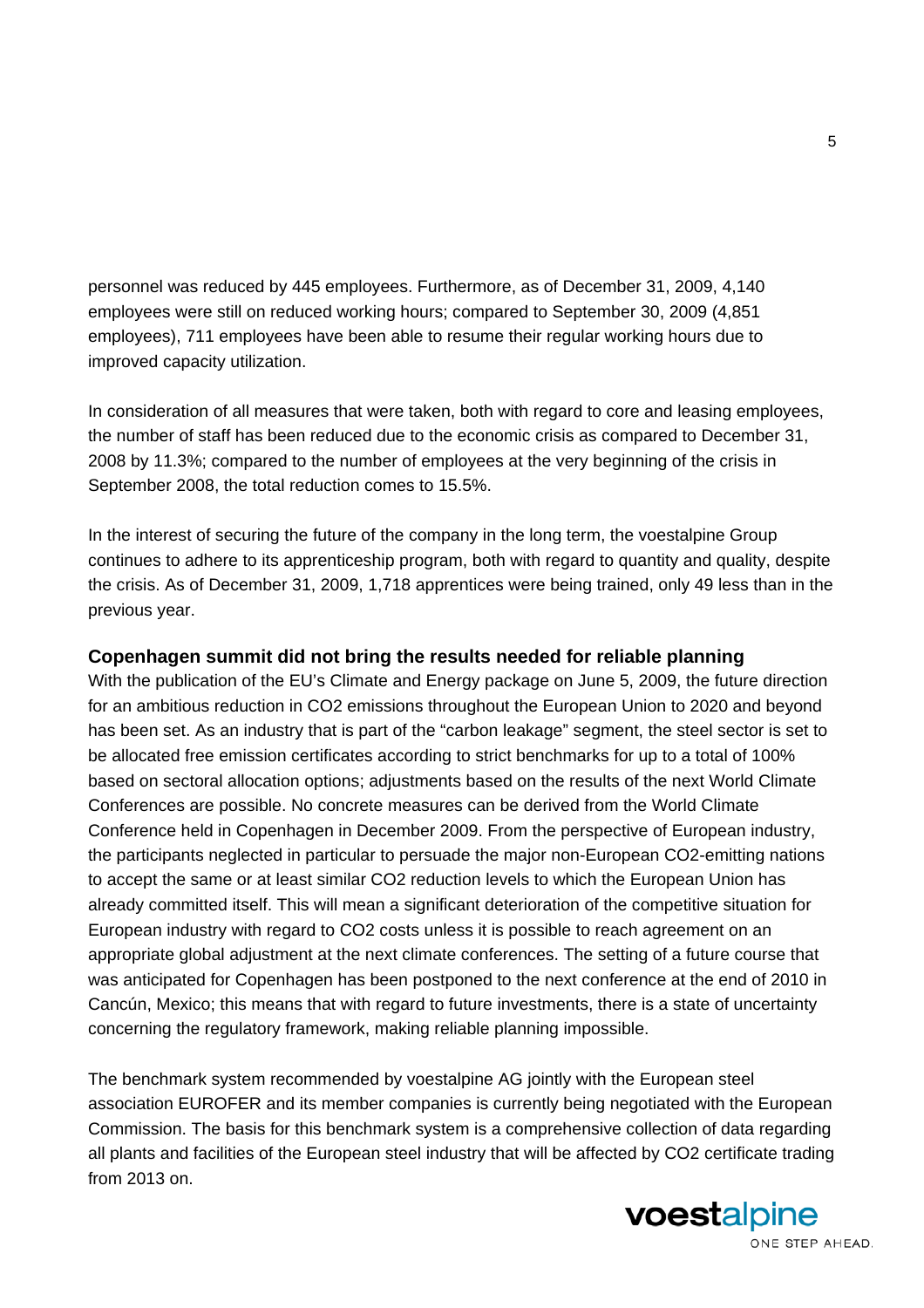# **Continued step by step recovery of the economic situation expected**

The post-crisis economic recovery that began in China during the summer of 2009 has also been underway in Europe since the fall of 2009, albeit, for the time being, with much diminished momentum. With over two thirds of revenue being generated in Europe, this remains the voestalpine Group's most important market region. As explained at the beginning of this letter to shareholders, the speed and extent of the upward trend vary greatly, as the picture is extremely differentiated, both according to countries and economic sectors. While recovery has been slow in Western, Southern, Central, and Eastern Europe, positive economic signs have been increasingly encouraging in the German-speaking countries, the Benelux countries, and Northern Europe.

The situation in the most important customer industries is similarly uneven. In the automobile industry, the revival of demand continued, primarily in the premium segment, although prices have been highly competitive. In the energy segment, solar and wind energy have been booming (not least due to massive government subsidies) and the first positive signs of increased demand are becoming noticeable in the conventional energy segment as well, although the generator segment continues to stagnate. In the machine manufacturing and commercial vehicle industries, the upward trend has been limited only to a low-level consolidation. All in all, performance in the European construction and construction supply industries continues to be merely average, although trends differ significantly depending on region and sector. For example, demand in the railway infrastructure segment is stable at quite a good level in the EU-15 member states, while in Central and Eastern Europe, it has fallen sharply in the past several quarters. The market in the home appliance segment shows a similar east-west gradient. The aviation industry overall will stay under the influence of a weak market environment for quite some time, not just in Europe, but worldwide.

Compared to the outlook in the last quarterly report, the economic situation in Europe has improved in individual segments and regions, however, it is still too early to speak of a broad or sustainable recovery. Nevertheless, throughout 2010, the recovery should gradually gain momentum and the danger of a broad-based economic setback lessen. This development is being driven by increasing economic consolidation in Western Europe on one hand, and on the other, by the regained economic momentum in Asia and South America, as well as an economic uptick in the USA. The majority of the Central and Eastern European countries, however, will be able to follow this trend only with some delay, due to the structural deficits in their economies. The falling rate of exchange of the euro vis-à-vis the US dollar and some other currencies helps exports and is beneficial for an economic recovery in Europe.